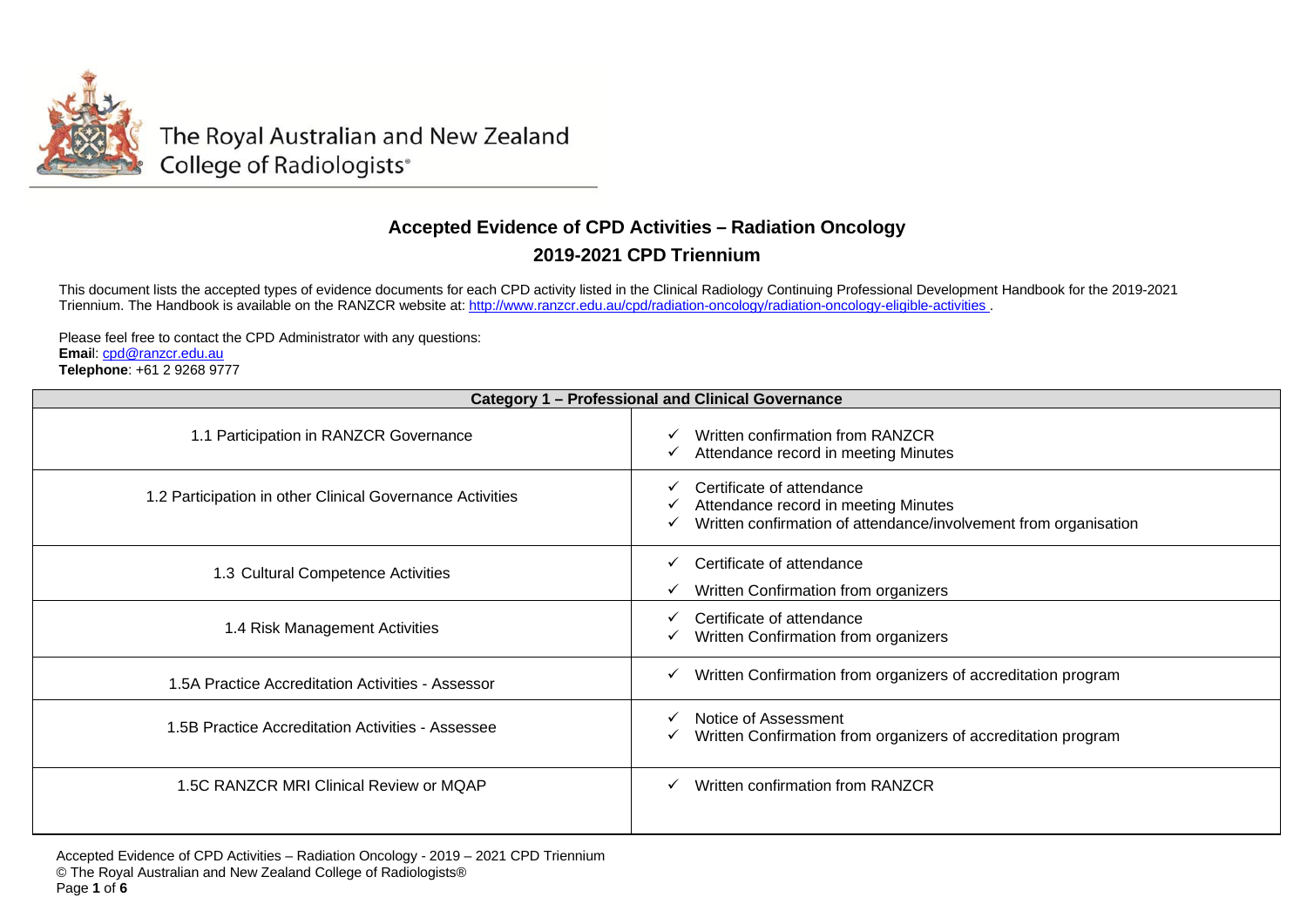| 1.6A International Governance                | Written Confirmation from organizers<br>Certificate of appreciation<br>Correspondence regarding organisation of activities                         |
|----------------------------------------------|----------------------------------------------------------------------------------------------------------------------------------------------------|
| 1.6B International Development               | Written confirmation from organizers<br>Certificate of thanks<br>Correspondence regarding organisation of activities                               |
| 1.7 Formal Evaluation of a Peers Performance | Written confirmation from Medical Council/Medical Board or organisation<br>Written confirmation of role as MSF Feedback Provider from organization |
| 1.8 Professional Practice Management         | Written confirmation from Head of Department or Practice Manager (or similar)                                                                      |

| Category 2 - Teaching, Training and Supervision |                                                                                                                                          |
|-------------------------------------------------|------------------------------------------------------------------------------------------------------------------------------------------|
| 2.1 Teaching                                    | Teaching timetable<br>$\checkmark$<br>Written confirmation from organisation (confirming duration and frequency of<br>teaching sessions) |
| 2.2 Supervision and/or Assessment of Trainees   | Written confirmation from the Director of Training (confirming duration and<br>✓<br>frequency of supervision and assessment activities)  |
| 2.3 Supervision of Research Students            | Written confirmation from the institution                                                                                                |
|                                                 | Official documentation (e.g. enrolment notice) confirming role as supervisor of a<br>research student                                    |
| 2.4 Supervision of IMGs                         | Written confirmation from organisation<br>✓                                                                                              |
| 2.5A RANZCR Examiner                            | Written confirmation from RANZCR                                                                                                         |
| 2.5B Undergraduate or Postgraduate Examiner     | Written confirmation from the institution                                                                                                |
| 2.5C Formal Exam Question Development           | Written confirmation from organisation                                                                                                   |
| 2.6 Director of Training                        | Internal verification from RANZCR<br>✓                                                                                                   |

## **Category 3 – Self Directed Learning**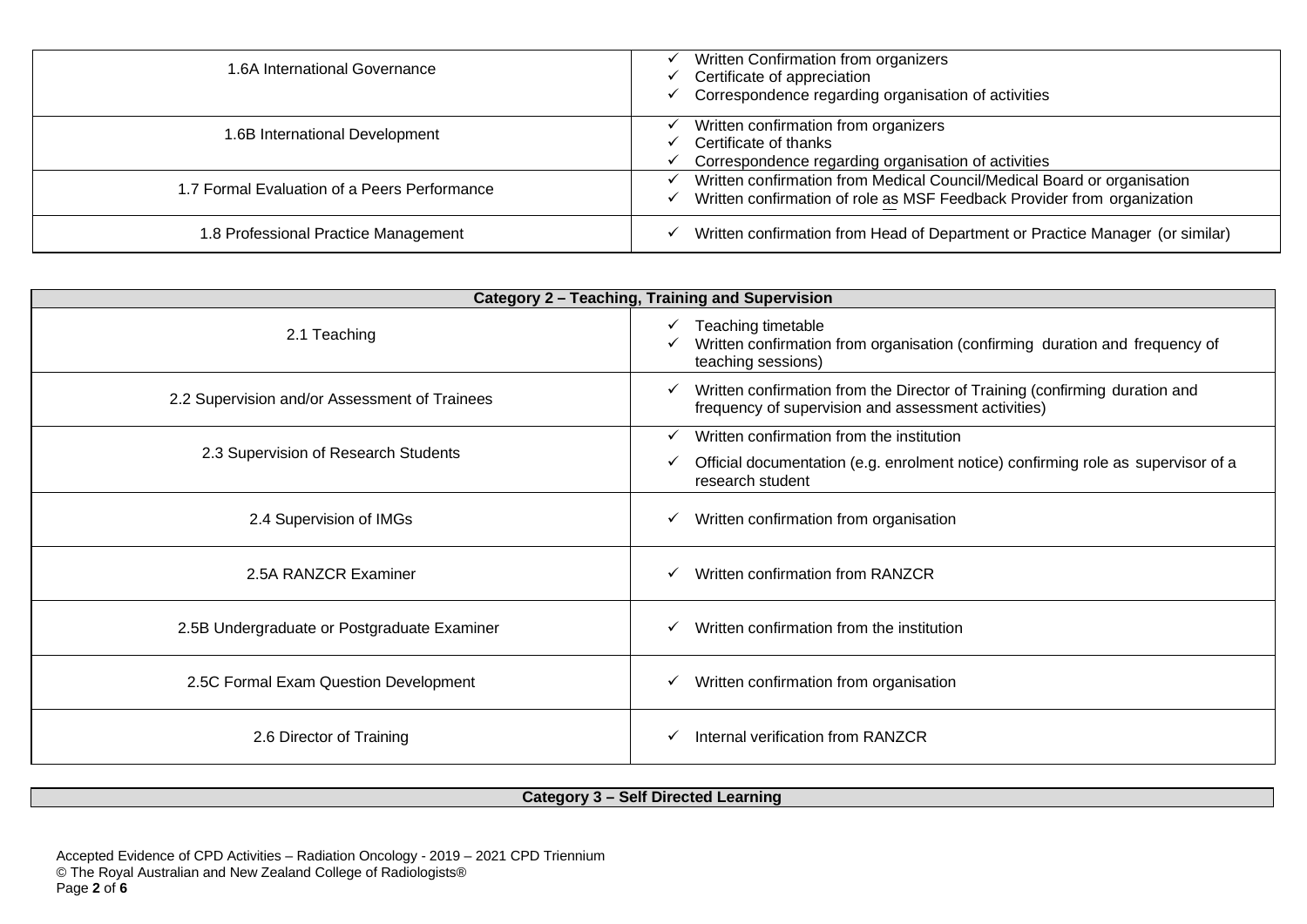| 3.1 Journal Reading                                                                                                                                                      | List of journal articles read<br>✓<br>Completed journal reading logbook (record of all journal articles read). Template can<br>✓<br>be downloaded from CPD online                                                                                    |
|--------------------------------------------------------------------------------------------------------------------------------------------------------------------------|------------------------------------------------------------------------------------------------------------------------------------------------------------------------------------------------------------------------------------------------------|
| 3.2A Web-based Learning                                                                                                                                                  | Certificate of completion<br>$\checkmark$<br>List of the names and completion dates of web-based learning activities<br>✓                                                                                                                            |
| 3.2B RANZCR e-learning Modules                                                                                                                                           | Completion of an e-learning module in the LMS of the RANZCR Learning Portal will<br>$\checkmark$<br>automatically be recorded in your CPD profile after completion and no evidence is<br>required. A certificate can also be downloaded if required. |
| 3.3 Reflective Diary                                                                                                                                                     | Record of usage (exported from the CPD online system)<br>$\checkmark$<br>Written confirmation from a peer confirming the existence of a reflective diary<br>✓                                                                                        |
| 3.4 Formal Post Graduate Study                                                                                                                                           | Written confirmation from institution<br>$\checkmark$                                                                                                                                                                                                |
| 3.5 Post RANZCR Fellowship Training                                                                                                                                      | Written confirmation from organisation<br>Certificate of completion<br>$\checkmark$                                                                                                                                                                  |
|                                                                                                                                                                          | <b>Category 4 - Research</b>                                                                                                                                                                                                                         |
| 4.1 Research Investigator<br>4.1A Principal or Lead Investigator<br>4.1B Co-Investigator                                                                                 | Written confirmation from research organisation, granting body or ethics<br>committee.                                                                                                                                                               |
| 4.2 Investigator of Research Grant Application<br>4.2A Principal Investigator of Research Grant Application<br>4.2B Associate Investigator of Research Grant Application | $\checkmark$ Written confirmation from research organisation or granting body                                                                                                                                                                        |
| 4.2C Reviewer of Research Grant Application                                                                                                                              | Written confirmation from the organisation or institution<br>✓                                                                                                                                                                                       |
| 4.3 Research Sabbatical                                                                                                                                                  | Written confirmation from organisation<br>$\checkmark$<br>Certificate of completion<br>Sabbatical report                                                                                                                                             |
| 4.4 Clinical Trial Patient Recruitment                                                                                                                                   | Written confirmation from central study coordinator, site data manager or research<br>$\checkmark$<br>organisation                                                                                                                                   |
| 4.5 Clinical Trial Quality Assurance                                                                                                                                     | $\checkmark$ Written confirmation from the clinical trial centre or research organisation                                                                                                                                                            |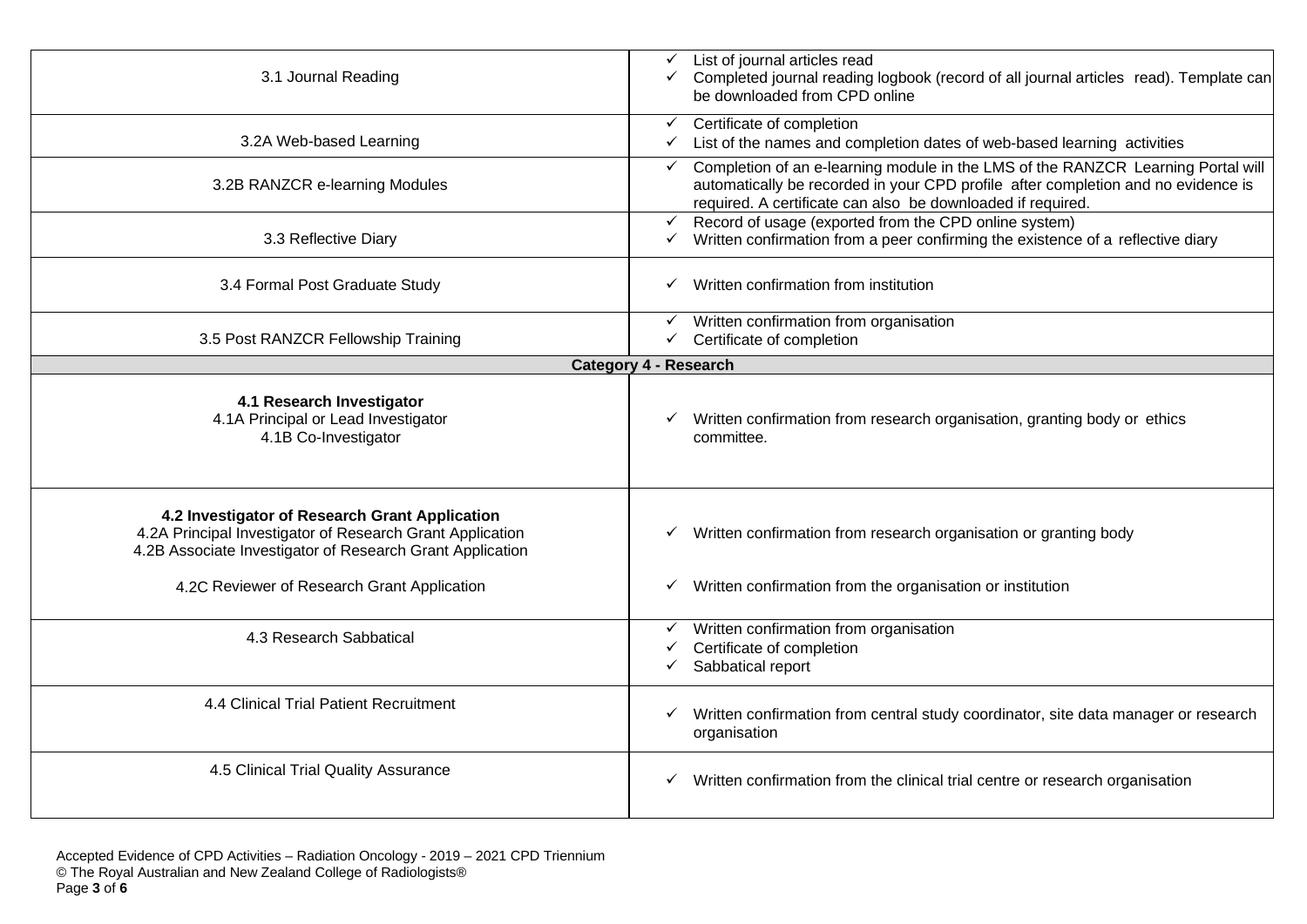| <b>Category 5 - Publications and Presentations</b>                                                                                                                                                                               |                                                                                                                                                                                                                      |
|----------------------------------------------------------------------------------------------------------------------------------------------------------------------------------------------------------------------------------|----------------------------------------------------------------------------------------------------------------------------------------------------------------------------------------------------------------------|
| 5.1 Publication in Journals and Electronic Media<br>5.1A First Author<br>5.1B Second or Later Author<br>5.1C Editorial/Opinion/Comment Letter/Book Review/Invited Expert Article                                                 | Electronic citation<br>Copy of article<br>Written confirmation from publisher of acceptance of article<br>Electronic citation<br>Copy of publication<br>Written confirmation from publisher of acceptance of article |
| 5.2 Editorial Duties for Peer Reviewed Journal<br>5.2A Formal Peer Review of Manuscript<br>5.2B Member of Editorial Board<br>5.2C Editor of Journal                                                                              | Written confirmation from publisher or editor of journal<br>✓<br>Written confirmation from the publisher<br>✓                                                                                                        |
| 5.3 Books and Chapters<br>5.3A First Author of Book<br>5.3B Second or Latter Author of Book<br>5.3C First Author of Chapter<br>5.3D Second or Latter Author of Chapter<br>5.3E Editor of Book                                    | Electronic citation<br>Reprint<br>Written confirmation from publisher                                                                                                                                                |
| 5.4 Presentations at Conferences and Meetings<br>5.4A Keynote/Plenary Speaker<br>5.4B Proffered Oral or Poster Presentation<br>5.4C Invited lecturer<br>5.4D Session Chair/Panel Member<br>5.4E Small Group Practical Instructor | Program<br>Published abstract<br>Written confirmation from meeting or conference organisers<br>Program<br>Written confirmation from meeting or conference organisers                                                 |
| 5.4F Formal Presentations at in-house or Local Meetings                                                                                                                                                                          | Program identifying speakers<br>Invitation to the meeting identifying speakers<br>Written confirmation from organisers                                                                                               |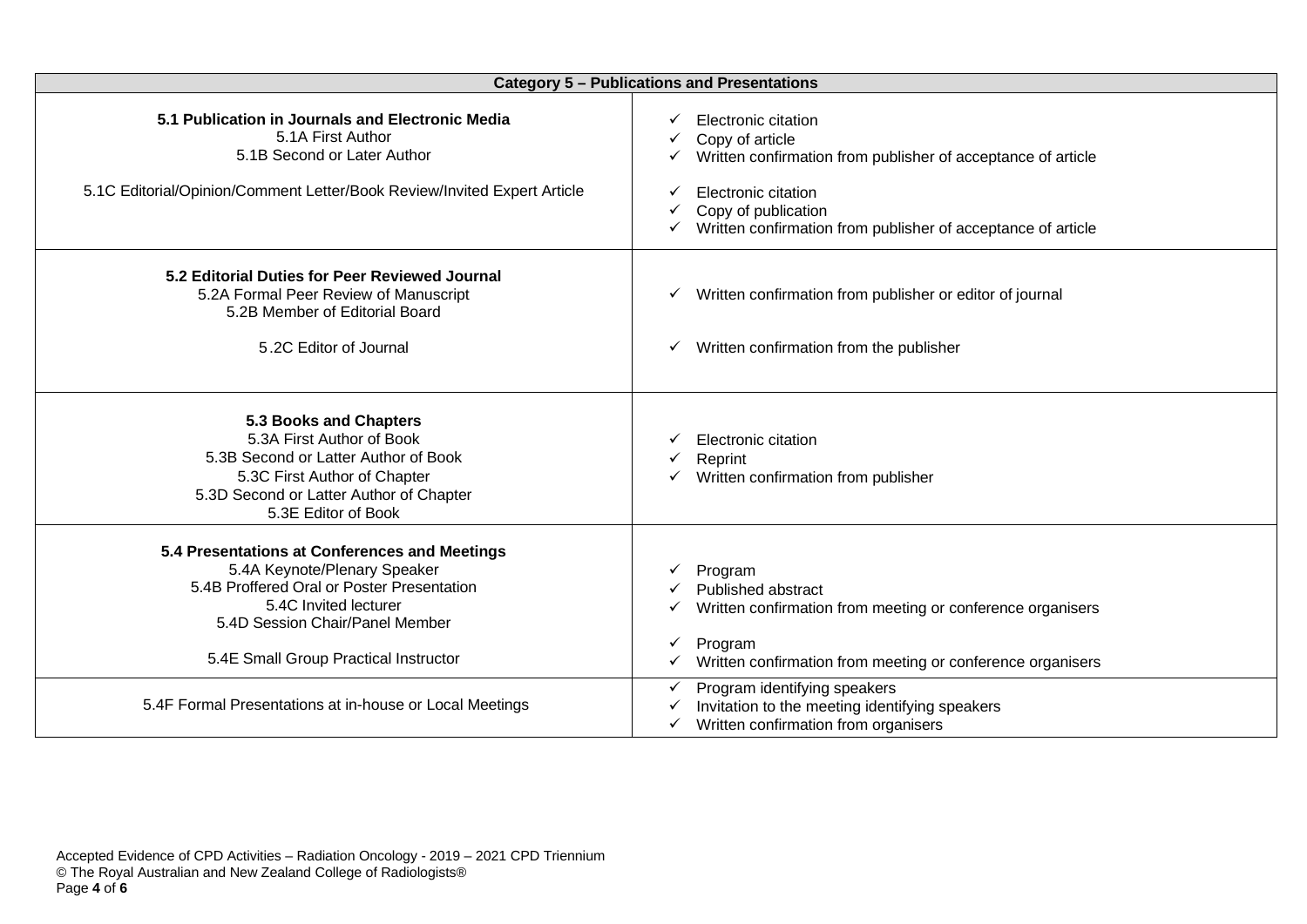| Category 6 - Attendance at Conferences and Meetings                                                                                                                                                                                                     |                                                                                                                                                                            |
|---------------------------------------------------------------------------------------------------------------------------------------------------------------------------------------------------------------------------------------------------------|----------------------------------------------------------------------------------------------------------------------------------------------------------------------------|
| 6.1 Conference Attendance                                                                                                                                                                                                                               | Written confirmation of attendance from meeting organisers<br>Certificate of attendance                                                                                    |
| 6.2 In-House Educational or Clinical Meetings                                                                                                                                                                                                           | Written confirmation of attendance at meeting from organisers<br>Certificate of attendance                                                                                 |
| 6.3 Medical Professional Courses                                                                                                                                                                                                                        | Written confirmation of attendance at meeting from organisers<br>Certificate of attendance                                                                                 |
| 6.4 Practical Skills Workshops                                                                                                                                                                                                                          | Written confirmation of attendance at meeting from organisers<br>Certificate of attendance                                                                                 |
| <b>6.5 Convening of RANZCR ASM</b><br>6.5A ASM Principal Scientific Convenor<br>6.5B ASM Co-convenor<br>6.5C Member of ASM Organising Committee<br>6.5D Reviewer of Abstract for ASM<br>6.5E Session Convenor for ASM                                   | RANZCR ASM – Written confirmation from RANZCR                                                                                                                              |
| <b>6.6 Convening of Other Meetings</b><br>6.6A Principal Scientific Convenor of meeting<br>6.6B Co-convenor of meeting<br>6.6C Member of Organising Committee for Meeting<br>6.6D Reviewer of Abstract for Meeting<br>6.6E Session Convenor for Meeting | Other meetings -<br>Program confirming role as Convenor/Co-convenor/on Organising<br><b>Committee/Session Convenor</b><br>Written confirmation from the meeting organisers |